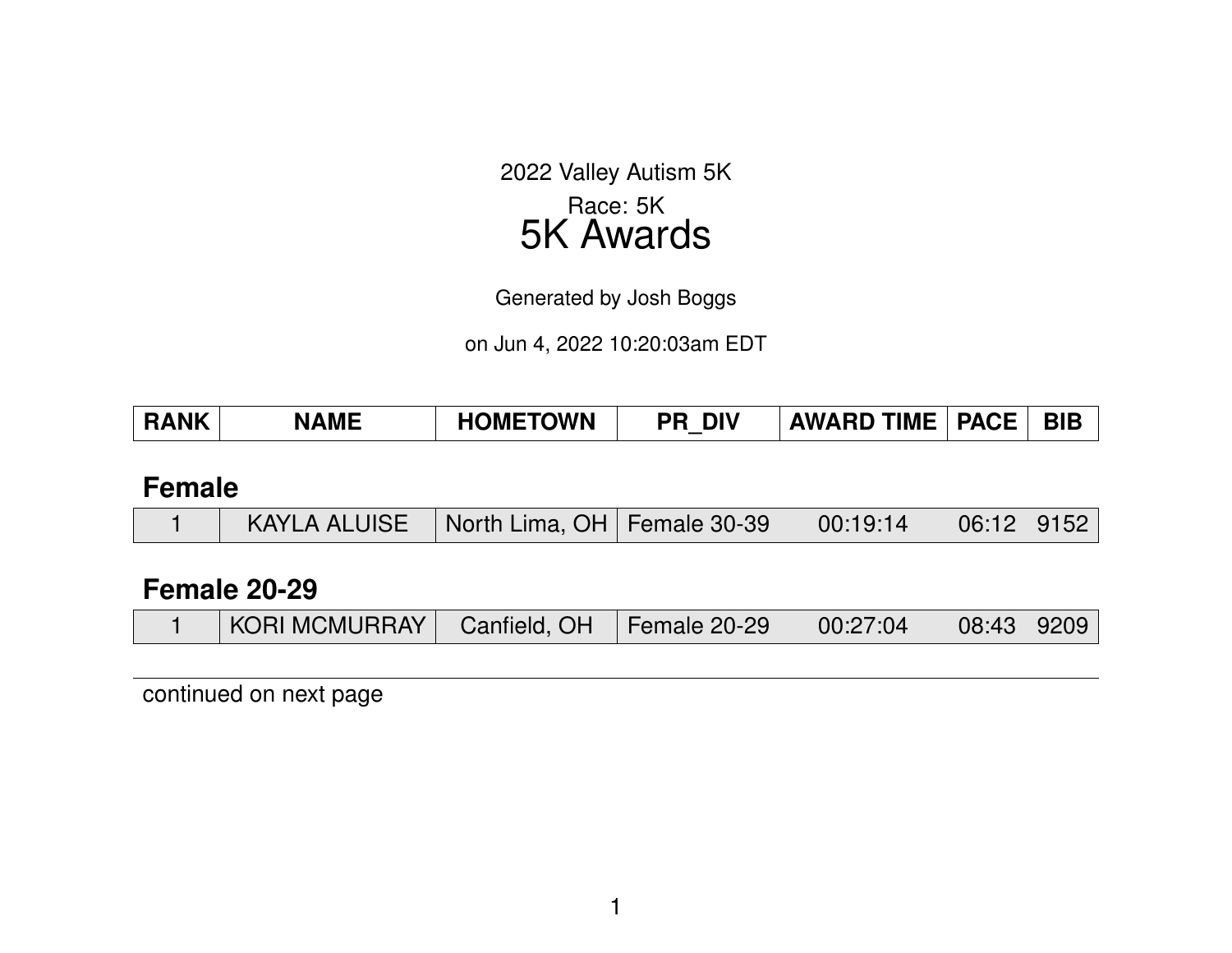continued from previous page

| <b>RANK</b> | <b>NAME</b>           | <b>HOMETOWN</b>               | <b>PR DIV</b> | <b>AWARD TIME   PACE  </b> |                                    | <b>BIB</b> |
|-------------|-----------------------|-------------------------------|---------------|----------------------------|------------------------------------|------------|
|             | <b>Female 30-39</b>   |                               |               |                            |                                    |            |
|             | KAYLA ALUISE          | North Lima, OH   Female 30-39 |               | <del>00:19:14</del>        | <del>06:12</del>   <del>9152</del> |            |
|             | <b>BROOKE GHILANI</b> | Alliance, OH                  | Female 30-39  | 00:21:55                   | 07:04                              | ່ 9182     |
|             |                       |                               |               |                            |                                    |            |

## **Female 40-49**

|  | JESSICA FRANCESCHELLI   Canfield, OH   Female 40-49   00:28:02 |  |  |  | $\mid$ 09:02 $\mid$ 9178 $\mid$ |  |
|--|----------------------------------------------------------------|--|--|--|---------------------------------|--|
|--|----------------------------------------------------------------|--|--|--|---------------------------------|--|

## **Female 50-59**

|  |  | <b>LISA SHEPAS</b> | Ohio, US | <b>Female 50-59</b> | 00:29:14 | 09:25   9220 |  |
|--|--|--------------------|----------|---------------------|----------|--------------|--|
|--|--|--------------------|----------|---------------------|----------|--------------|--|

#### **Female 60-69**

|  | <b>ROSE VOCATURE</b> | Lowellville, OH   Female 60-69 |  | 00:27:18 | 08:48 9231 |  |
|--|----------------------|--------------------------------|--|----------|------------|--|
|--|----------------------|--------------------------------|--|----------|------------|--|

# **Male**

|  | <b>JOE LAGESE</b> | Canfield, OH | Male 50-59 | 00:20:51 | $\mid$ 06:43 $\mid$ 8936 $\mid$ |  |
|--|-------------------|--------------|------------|----------|---------------------------------|--|
|--|-------------------|--------------|------------|----------|---------------------------------|--|

continued on next page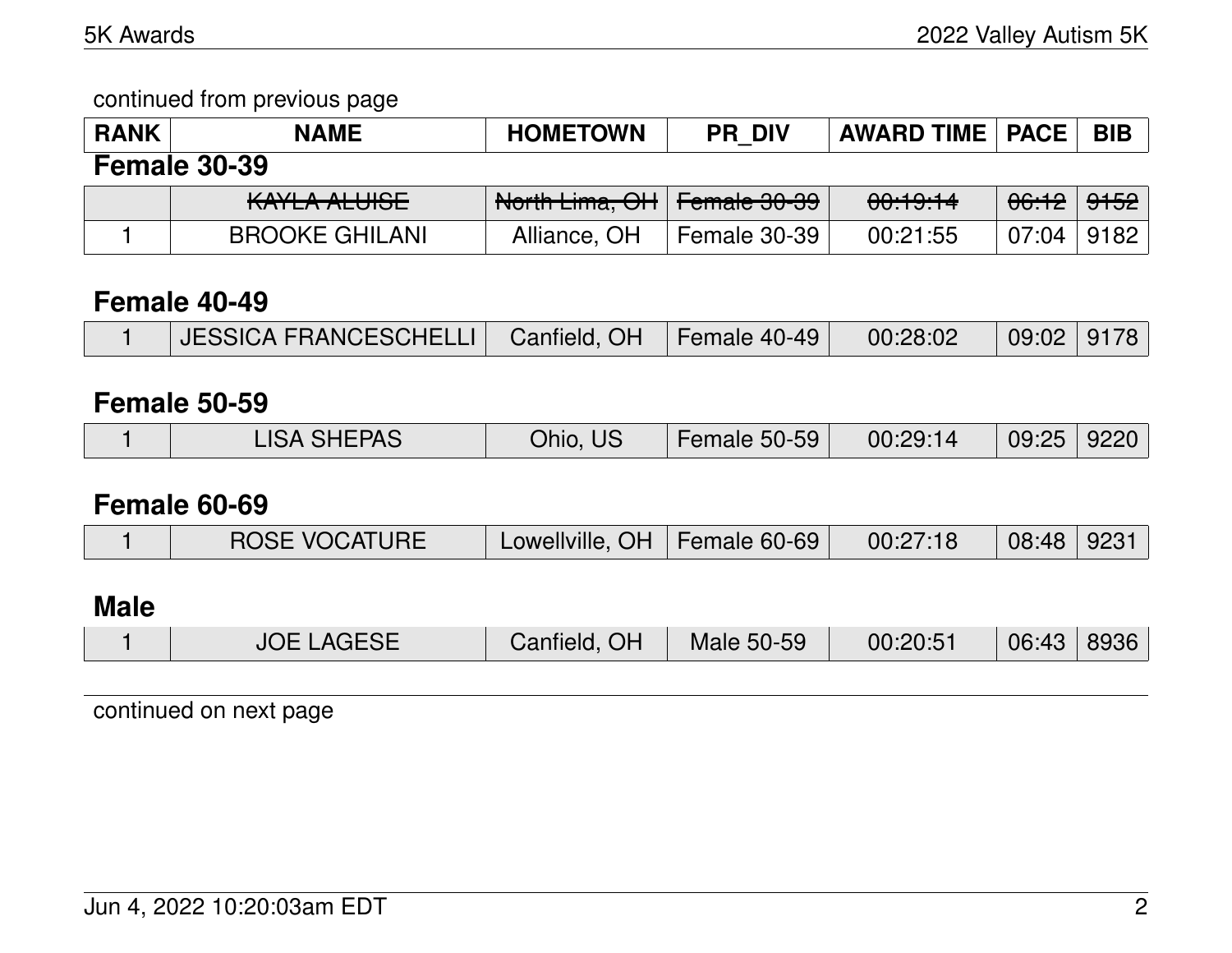continued from previous page

| RANK | <b>NAME</b>                                            | <b>HOMETOWN</b> | <b>PR DIV</b> | <b>AWARD TIME   PACE</b> |                                 | <b>BIB</b> |
|------|--------------------------------------------------------|-----------------|---------------|--------------------------|---------------------------------|------------|
|      | Male 14 & Under                                        |                 |               |                          |                                 |            |
|      | LANDON FORTUNATO   North Jackson, OH   Male 14 & Under |                 |               | 00:21:52                 | $\mid$ 07:03 $\mid$ 9176 $\mid$ |            |

#### **Male 15-19**

|                   | <b>JAKE BEULE</b>     | Boardman, OH   | Male 15-19 | 01:04:51 | 20:53 | 8937 |  |  |  |
|-------------------|-----------------------|----------------|------------|----------|-------|------|--|--|--|
|                   |                       |                |            |          |       |      |  |  |  |
| <b>Male 20-29</b> |                       |                |            |          |       |      |  |  |  |
|                   | <b>CHRIS ECONOMUS</b> | Poland, OH     | Male 20-29 | 00:22:00 | 07:05 | 9173 |  |  |  |
|                   |                       |                |            |          |       |      |  |  |  |
| <b>Male 30-39</b> |                       |                |            |          |       |      |  |  |  |
|                   | <b>DANIEL ALUISE</b>  | North Lima, OH | Male 30-39 | 00:23:05 | 07:26 | 9151 |  |  |  |
|                   |                       |                |            |          |       |      |  |  |  |
|                   | <b>Male 40-49</b>     |                |            |          |       |      |  |  |  |
|                   | <b>GREGORY HUANG</b>  | Canfield, OH   | Male 40-49 | 00:24:01 | 07:44 | 8931 |  |  |  |

#### **Male 50-59**

continued on next page